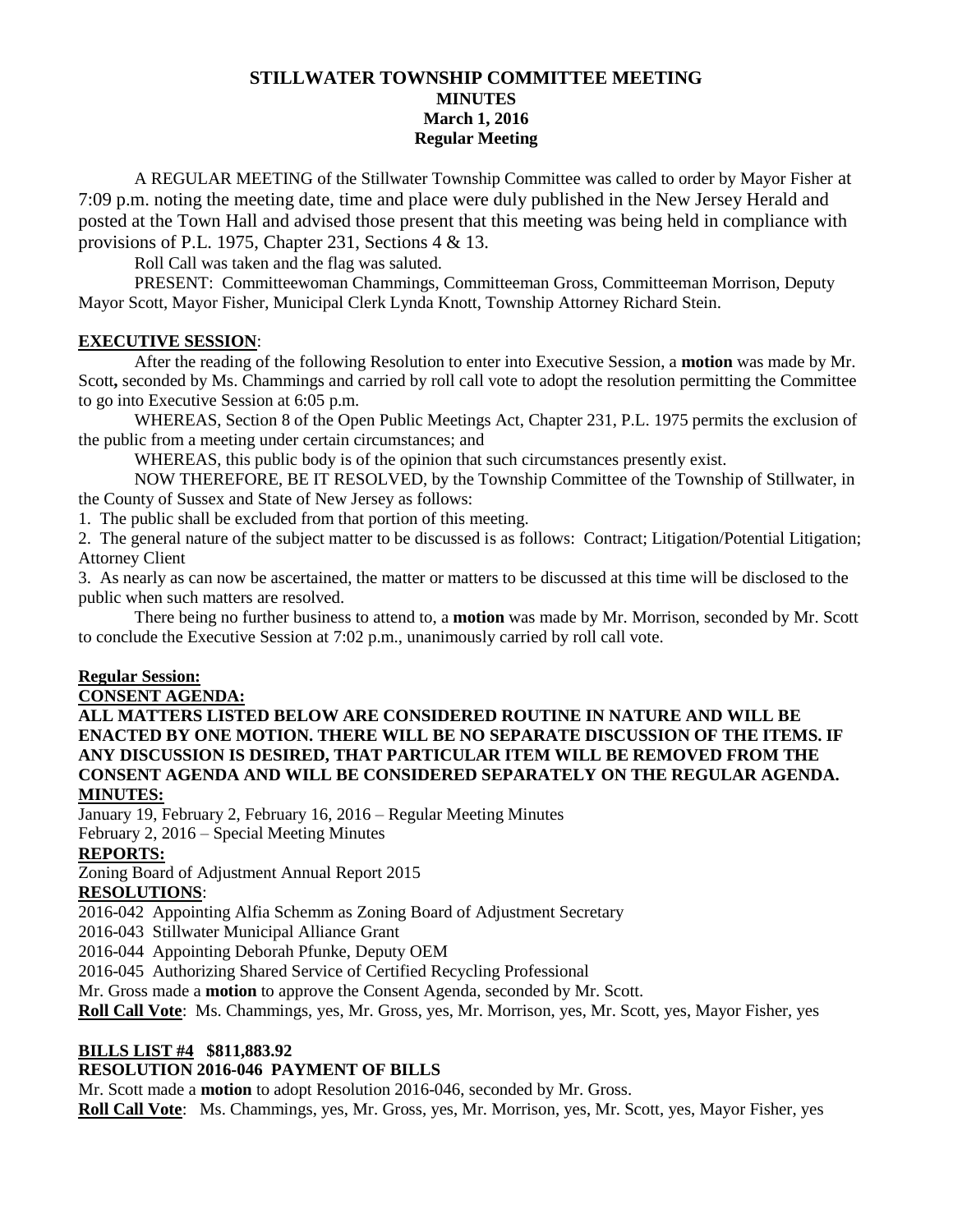# **AMENDMENTS TO THE AGENDA**:

Mr. Scott made a **motion** to authorize payment to Rivara Construction for work on the Municipal Building renovations Phase II up to the amount authorized on the approved change order less payment previously made, seconded by Ms. Chammings.

**Roll Call Vote**: Ms. Chammings, yes, Mr. Gross, yes, Mr. Morrison, yes, Mr. Scott, yes, Mayor Fisher, yes

## **Open Public Session:**

**At this point, this portion of the meeting was opened to the public. There being no members of the public wishing to speak, this portion of the meeting was closed.**

## **NEW BUSINESS:**

# **ORDINANCE 2016-003 CALENDAR YEAR 2016 ORDINANCE OF THE TOWNSHIP OF STILLWATER, COUNTY OF SUSSEX, NEW JERSEY TO EXCEED THE MUNICIPAL BUDGETAPPROPRIATION LIMITS AND TO ESTABLISH A CAP BANK (N.J.S.A. 40A:4-45.14)**

Public Hearing/Adoption – March 15, 2016

Mr. Scott made a **motion** to introduce Ordinance 2016-003, seconded by Mr. Morrison.

**Roll Call Vote**: Ms. Chammings, yes, Mr. Gross, no, Mr. Morrison, yes, Mr. Scott, yes, Mayor Fisher, yes

# **DISCUSSION ITEMS:**

# **Fairview Lake YMCA Fun Run** – June 5, 2016

The run will extend slightly onto Fairview Lake Road and the YMCA is coordinating with the County. Emergency services will be notified of the run.

Mr. Scott made a **motion** authorizing the YMCA Fun Run, pending County approval, seconded by Mr. Morrison. **Roll Call Vote**: Ms. Chammings, yes, Mr. Gross, yes, Mr. Morrison, yes, Mr. Scott, yes, Mayor Fisher, yes

## **Property Donation Request of Mr. and Mrs. Cartabona**

A letter was received from the Cartabonas indicating they would like to donate their property located on a private road to the township. Mr. Stein reviewed the procedure to do so.

Mr. Scott made a **motion** to table this item to obtain additional information from the Tax Assessor and to allow the Committee members time to visit the site, seconded by Ms. Chammings.

**Roll Call Vote**: Ms. Chammings, yes, Mr. Gross, yes, Mr. Morrison, yes, Mr. Scott, yes, Mayor Fisher, yes

### **Open Public Session:**

**At this point, this portion of the meeting was opened to the public. There being no members of the public wishing to speak, this portion of the meeting was closed.**

### **BUDGET DISCUSSION:**

Dana Mooney, CFO, was present. Ms. Mooney provided a salary description to the Committee for their review and asked for a decision on the Capital Plan. She reviewed the items in the proposed plan as follows: Emergency Services Departments:

Turnout gear for EMS, turnout gear for the fire department, hose replacement plan, SCBA bottle replacement plan, bonding costs and outfitting of 42 Rescue including lettering. Other fire truck items can be funded through left over funds from ordinances designated for fire department equipment and additional monies remaining from 2015 for gear.

Public Works:

-Asphalt paver

-4-wheel drive enclosed cab utility tractor (tractor only)

Infrastructure:

Paving/milling /oil/stone; drainage and road resurfacing on Old Schoolhouse Road; guiderail upgrade program Buildings and Grounds: Municipal Building parking lot; Recycling Center paving (2014) and Municipal Building heating oil tank replacement (2015).

The Committee agreed the plan was acceptable as presented.

Ms. Mooney reported the approximate budget is \$3,618,653.09, with an increase of 5.2% and she noted the percentage increase is not the levy and is due mainly to the gypsy moth issue.